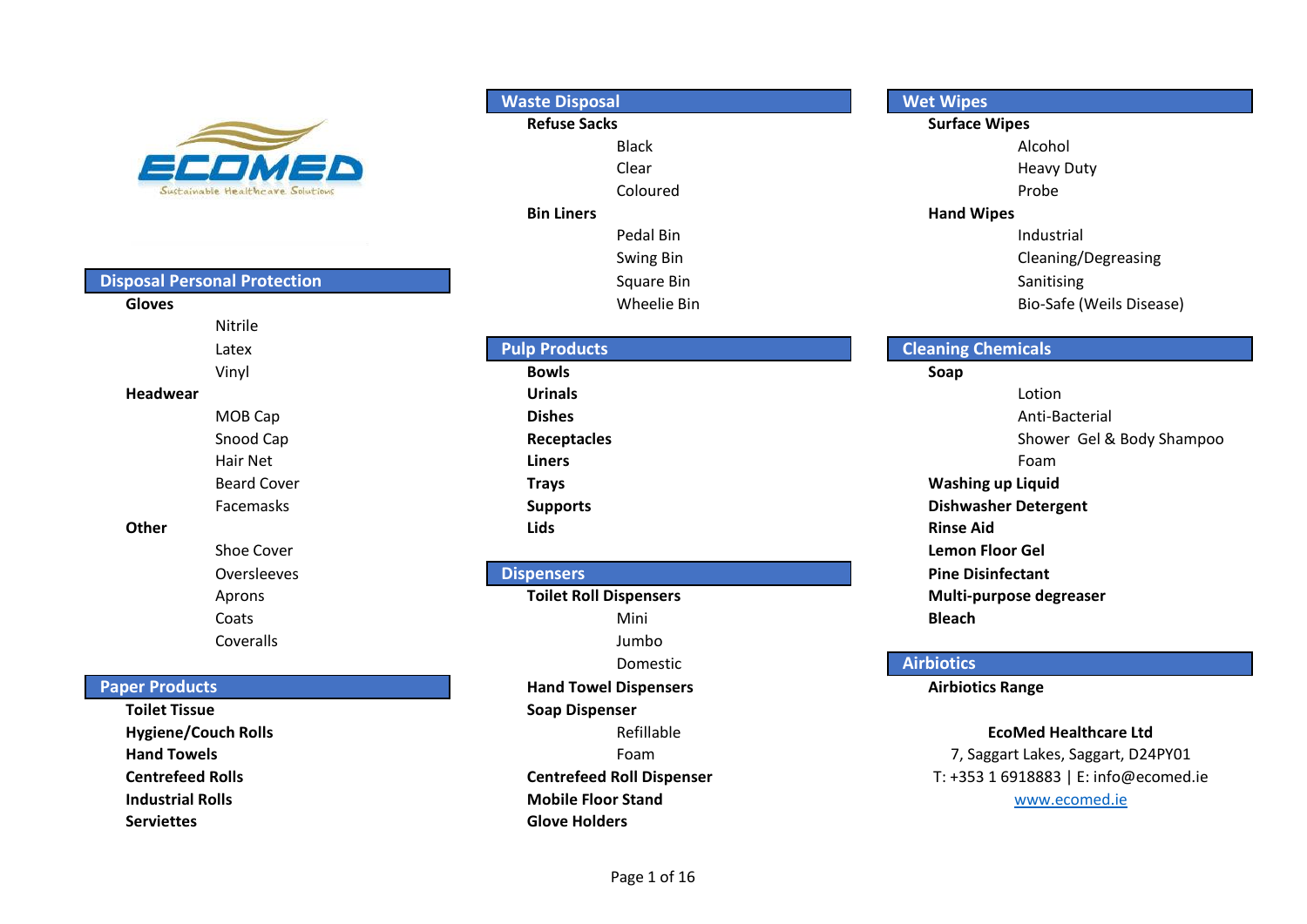### **Gloves**

#### **Nitrile Disposable Gloves**

| <b>Name</b>          | <b>Description</b>                                              | Colour       | <b>Qty per Box</b> | <b>Boxes per Case</b> |
|----------------------|-----------------------------------------------------------------|--------------|--------------------|-----------------------|
| Orange HD            | Orange HD Nitrile Powder Free 7mil thickness (6.0g weight)      | Orange       | 90-100             | 10                    |
| <b>Black Nitrile</b> | Black Nitrile Powder Free 5mil thickness (5.0g weight)          | <b>Black</b> | 100                | 10                    |
| Robust               | Blue Nitrile Powder Free 4.5mil thickness (5.0g weight)         | Blue         | 100                | 10                    |
| <b>Blue Nitrile</b>  | Blue Nitrile Powder Free 3.2mil thickness (3.6g weight)         | Blue         | 100                | 10                    |
| <b>White Nitrile</b> | White Nitrile Powder Free 3.2mil thickness (3.6g weight)        | White        | 100                | 10                    |
| Transform 100        | Purple Nitrile Powder Free 3.2mil thickness (3.6g weight)       | Purple       | 100                | 10                    |
| Blush                | Pink Nitrile Powder Free 2.8mil thickness (3.4g weight)         | Pink         | 200                | 10                    |
| Perform              | Teal Nitrile Powder Free 2.5mil thickness (3.3g weight)         | Teal         | 200                | 10                    |
| Sonic 100            | Cobalt Blue Nitrile Powder Free 2.2mil thickness (3.2g weight)  | Indigo       | 100                | 10                    |
| Amazing              | Light Purple Nitrile Powder Free 2.0mil thickness (2.8g weight) | Purple       | 300                | 10                    |



| Name <sup>1</sup> | <b>Description</b>                    | Colour |     | Qty per Box   Boxes per Case |
|-------------------|---------------------------------------|--------|-----|------------------------------|
| Latex             | Clear Latex Powdered (5.0g weight)    | Cream  | 100 | 10                           |
| Latex PF          | Clear Latex Powder Free (5.0g weight) | Cream  | 100 | 10                           |

#### **Vinyl Disposable Gloves**

| <b>Name</b>     | <b>Description</b>                    | Colour | Oty per Box | <b>Boxes per Case</b> |
|-----------------|---------------------------------------|--------|-------------|-----------------------|
| Vinyl Clear     | Clear Vinyl Powdered (4.0g weight)    | Clear  | 100         | 10                    |
| Delight Lite PF | Clear Vinyl Powder Free (4.0g weight) | Clear  | 100         | 10                    |
| Vinyl Blue      | Blue Vinyl Powdered (4.0g weight)     | Clear  | 100         | 10                    |
| Vinyl Blue PF   | Blue Vinyl Powder Free (4.0g weight)  | Clear  | 100         | 10                    |





**EcoMed Healthcare Ltd** 7, Saggart Lakes, Saggart, D24PY01 T: +353 1 6918883 | E: info@ecomed.ie



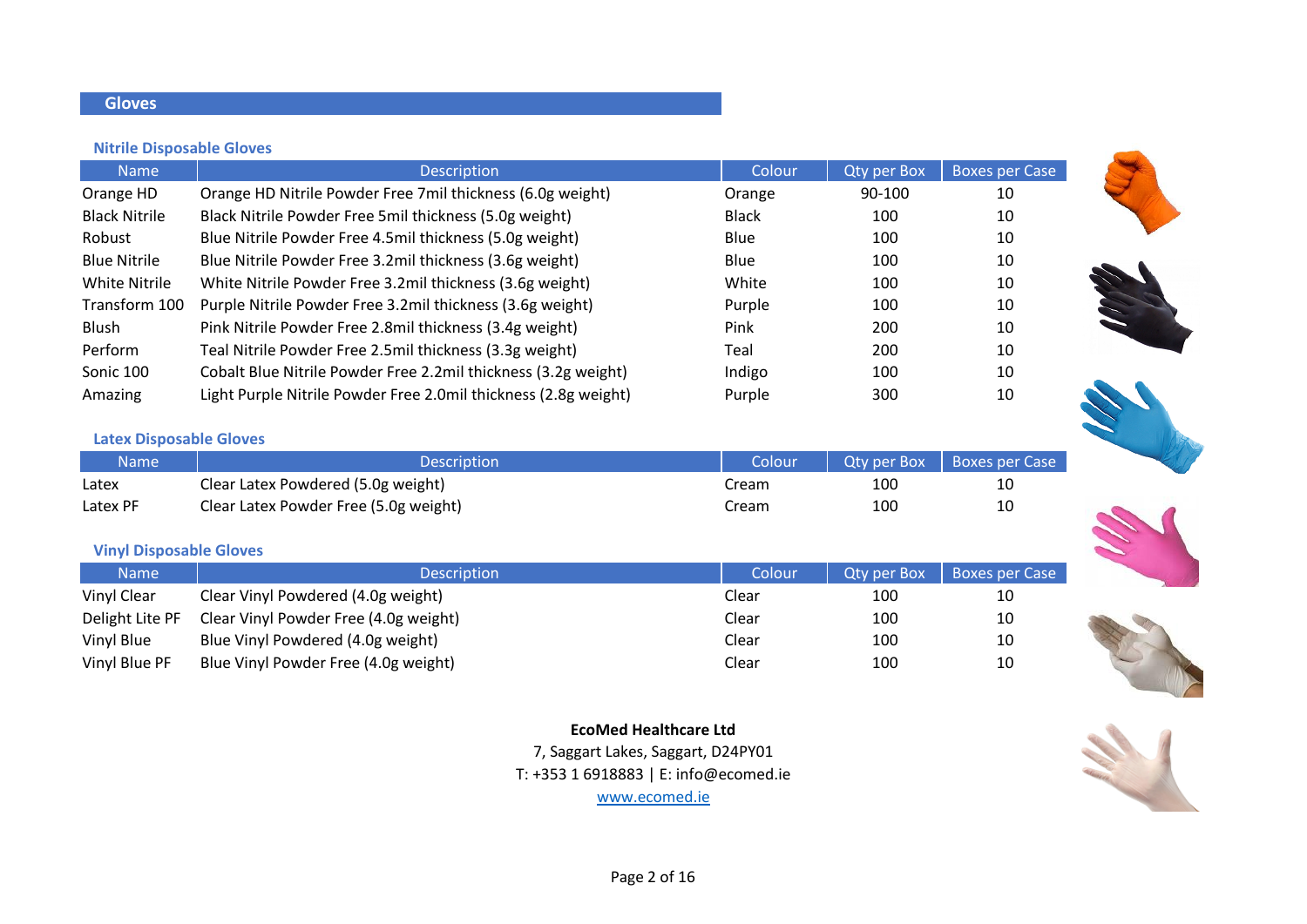#### **Headwear**

| <b>MOB Cap</b>      |                                                                    |                     |                      |                 |
|---------------------|--------------------------------------------------------------------|---------------------|----------------------|-----------------|
| <b>Product Code</b> | <b>Description</b>                                                 | Qty per Bag         | <b>Bags per Case</b> | <b>Case Qty</b> |
| <b>MOBCP</b>        | Mob Cap - One Size - Available in Blue, White, Green, Red & Yellow | 100                 | 10                   | 1000            |
|                     |                                                                    |                     |                      |                 |
| <b>Snood Cap</b>    |                                                                    |                     |                      |                 |
| <b>Product Code</b> | <b>Description</b>                                                 | <b>Qty per Bag</b>  | <b>Bags per Case</b> | Case Qty        |
| SNOODCP             | Snood Cap - Available in White & Blue                              | 100                 | 10                   | 1000            |
|                     |                                                                    |                     |                      |                 |
| <b>Hair Net</b>     |                                                                    |                     |                      |                 |
| <b>Product Code</b> | <b>Description</b>                                                 | <b>Qty per Bag</b>  | <b>Bags per Case</b> | <b>Case Qty</b> |
| <b>HAIRNT</b>       | Hair Net - One Size - Available in White & Blue                    | 100                 | 10                   | 1000            |
|                     |                                                                    |                     |                      |                 |
| <b>Beard Cover</b>  |                                                                    |                     |                      |                 |
| <b>Product Code</b> | <b>Description</b>                                                 | <b>Qty per Bag</b>  | <b>Bags per Case</b> | Case Qty        |
| <b>BEARDC</b>       | Beard Cover - One Size - Available in White & Blue                 | 100                 | 10                   | 1000            |
|                     |                                                                    |                     |                      |                 |
| <b>Facemasks</b>    |                                                                    |                     |                      |                 |
| <b>Product Code</b> | <b>Description</b>                                                 | <b>Qty per Pack</b> | Pack per Case        | <b>Case Qty</b> |
| <b>FACEM-NW</b>     | Facemask - Non-woven, 3ply - Available in Green & Blue             | 50                  | 20                   | 1000            |
| <b>FACEM-P</b>      | Facemask - Paper, 2ply - White                                     | 100                 | 50                   | 5000            |
| FACEM-PF            | Facemask - One Size, Preformed Nuisance Mask - White               | 50                  | 20                   | 1000            |
|                     |                                                                    |                     |                      |                 |















#### **EcoMed Healthcare Ltd**

7, Saggart Lakes, Saggart, D24PY01

T: +353 1 6918883 | E: info@ecomed.ie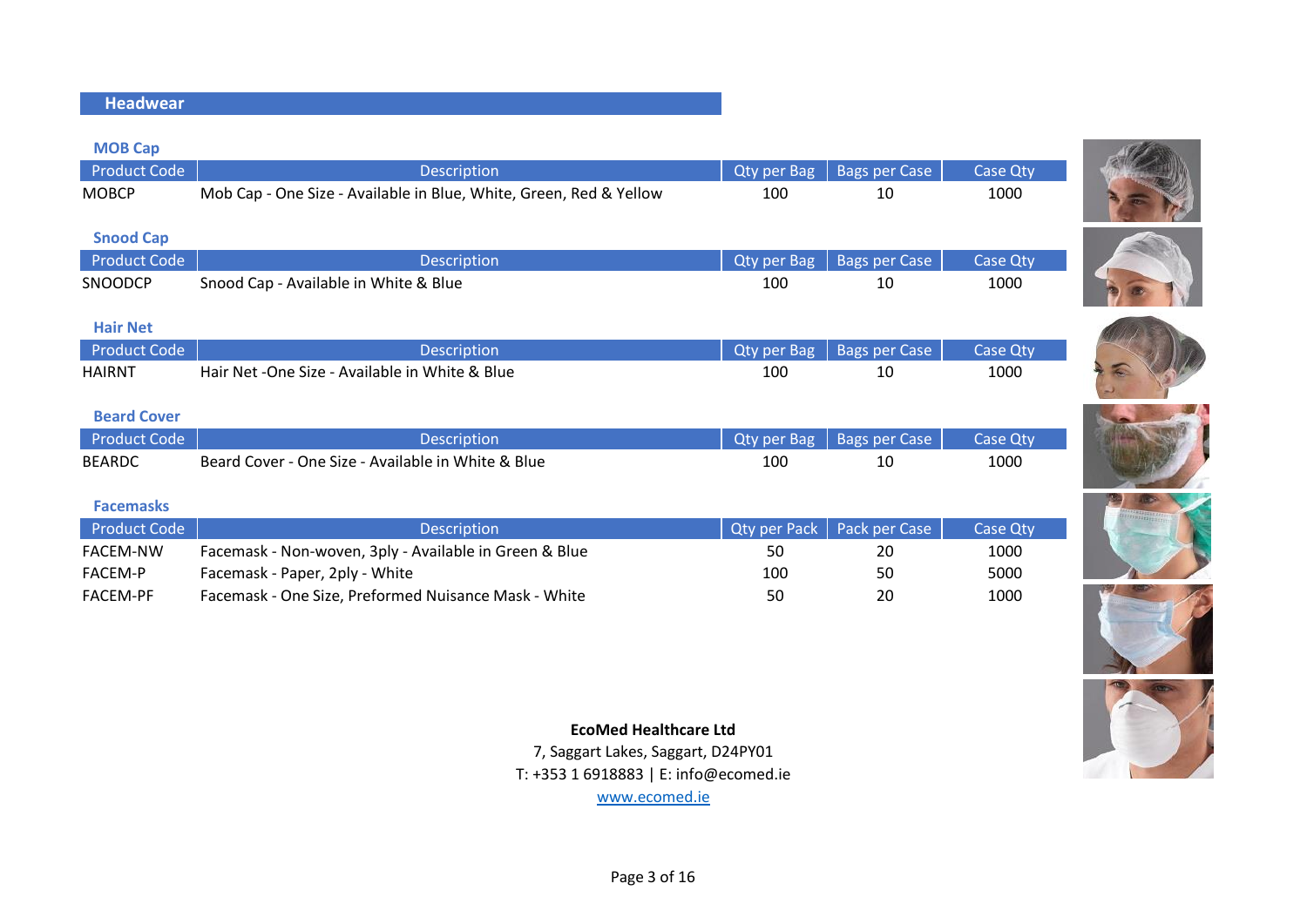#### **Other**

#### **Shoe Covers**

| Product Code       | Description                                        |     | Qty per Bag   Bags per Case | <b>Case Qtv</b> |
|--------------------|----------------------------------------------------|-----|-----------------------------|-----------------|
| SHOEC1             | Shoe Cover - Polyethylene - Blue                   | 10C | 20                          | 2000            |
| SHOEC <sub>2</sub> | Shoe Cover - Polyethylene/Non-woven - Blue & White | 40  | 20                          | 800             |

#### **Oversleeves**

| Product Code        | <b>Description</b>                                                |     | Qty per Bag   Bags per Case | Case Oty |
|---------------------|-------------------------------------------------------------------|-----|-----------------------------|----------|
| OVERSL1             | Oversleeves - One Size, Machine Made - Blue                       | 100 | 20                          | 2000     |
| OVERSL <sub>2</sub> | Oversleeves - One Size, Handmade - Available in Blue, Red & White | 100 | 20                          | 2000     |

#### **Aprons**

| <b>Product Code</b> | Description.                                                                 | Case Otv |  |
|---------------------|------------------------------------------------------------------------------|----------|--|
| APRN1*              | Apron - Polythene, 16 micron, 120mm x 70mm, Roll - Available in Blue & White | 1000     |  |

#### **Coats**

| Product Code     | <b>Description</b>                            | Case Qty |
|------------------|-----------------------------------------------|----------|
| <b>VISCOAT</b>   | Visitor Coat - White, velcro fastening, 50gsm | 50       |
|                  |                                               |          |
| <b>Coveralls</b> |                                               |          |

| <b>Product Code</b> | <b>Description</b>                                                                 | <b>Case Qty</b> |
|---------------------|------------------------------------------------------------------------------------|-----------------|
| COVERA1             | Coverall w/ Hood, Large - Blue & White                                             | 50              |
| COVERA2             | Coverall w/ Hood, Laminated Non-woven Polyproplyene (individually wrapped)         | 25              |
| COVERA3             | Coverall w/ Hood, Laminated & Taped Non-woven Polyproplyene (individually wrapped) | 25              |

\* Other sizes and colours available on request

#### **EcoMed Healthcare Ltd**

7, Saggart Lakes, Saggart, D24PY01

T: +353 1 6918883 | E: info@ecomed.ie













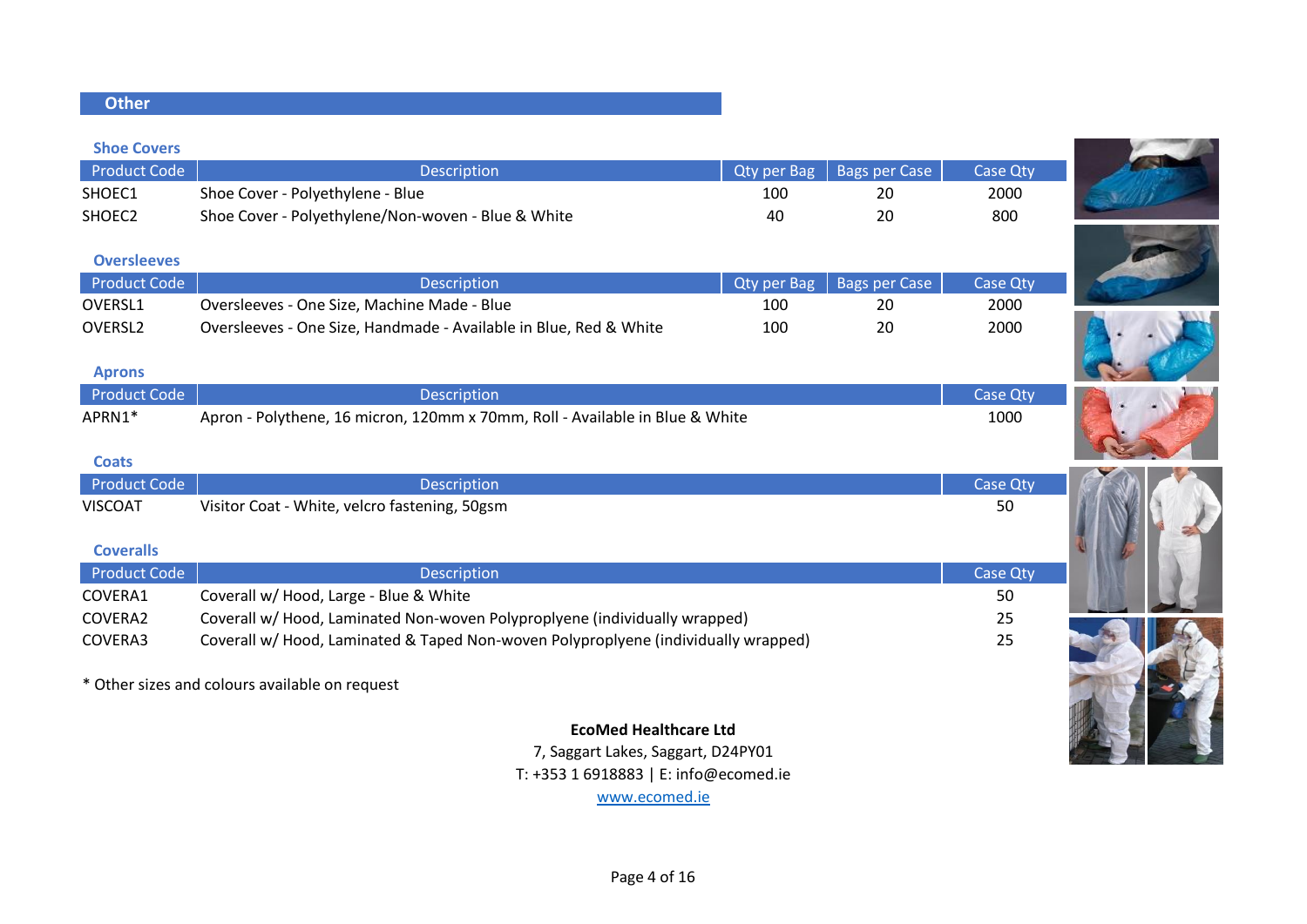#### **Toilet Tissue**

| <b>Product Code</b> | <b>Description</b>                     | <b>Size</b>         | <b>Core Size</b> | <b>Case Qty</b> |
|---------------------|----------------------------------------|---------------------|------------------|-----------------|
| MNJTR1              | Mini Jumbo Toilet Roll 2 ply           | $105m \times 9.5cm$ | 60 <sub>mm</sub> | 12 Rolls        |
| MNJTR2              | Mini Jumbo Toilet Roll 2 ply           | 105m x 9.5cm        | 76 <sub>mm</sub> | 12 Rolls        |
| MNJTR3              | Mini Jumbo Toilet Roll 2 ply           | 200m x 9.5cm        | 76 <sub>mm</sub> | 6 Rolls         |
| MNJTR4              | Mini Jumbo Toilet Roll 1 ply           | 300m x 9.5cm        | 76 <sub>mm</sub> | 12 Rolls        |
| MDJTR1              | Midi Jumbo Toilet Roll 2 ply           | 250m x 9.5cm        | 76 <sub>mm</sub> | 6 Rolls         |
| JTR1                | Jumbo Toilet Roll 2 ply                | 300m x 9.5cm        | 60 <sub>mm</sub> | 6 Rolls         |
| JTR <sub>2</sub>    | Jumbo Toilet Roll 2 ply                | 300m x 9.5cm        | 76 <sub>mm</sub> | 6 Rolls         |
| JTR3                | Jumbo Toilet Roll 1 ply                | 600m x 9.5cm        | 76 <sub>mm</sub> | 6 Rolls         |
| LTR.                | Luxury Toilet Roll 1 ply               | 320 Sheet           |                  | 48 Rolls        |
| <b>DTR</b>          | Domestic Toilet Roll 2 ply             | 200 Sheet           |                  | 48 Rolls        |
| <b>BDQTR1</b>       | Bliss Double Quilted Toilet Roll 2 ply | 24 <sub>m</sub>     |                  | 40 Rolls        |
| <b>BDQTR2</b>       | Bliss Double Quilted Toilet Roll 3 ply | 21m                 |                  | 40 Rolls        |
| CTR.                | <b>Centrefeed Toilet Roll</b>          | 200m x 13cm         |                  | 6 Rolls         |
| <b>MCTR</b>         | Mini Centrefeed Toilet Roll            | $112m \times 13cm$  |                  | 12 Rolls        |



| Product Code     | <b>Description</b>                                                    | <b>Size</b>       | <b>Case Qtv</b> |  |
|------------------|-----------------------------------------------------------------------|-------------------|-----------------|--|
| HCR1             | Hygiene Roll - 10" 2 ply White (Laminated Sheet) Pure Cellulose Paper | 40m x 25cm        | 24 Rolls        |  |
| HCR <sub>2</sub> | Hygiene Roll - 20" 2 ply White (Laminated Sheet) Pure Cellulose Paper | $40m \times 50cm$ | 12 Rolls        |  |
| HCR3             | Hygiene Roll - 10" 2 ply White (Flat Sheet) Recycled Paper            | 40m x 25cm        | 18 Rolls        |  |
| HCR4             | Hygiene Roll - 20" 2 ply White (Flat Sheet) Recycled Paper            | $40m \times 50cm$ | 9 Rolls         |  |
| HCR5             | Hygiene Roll - 24cm 2 ply Blue Recycled Paper                         | 50m x 24cm        | 18 Rolls        |  |
| HCR6             | Hygiene Roll - 48cm 2 ply Blue Recycled Paper                         | 50m x 48cm        | 9 Rolls         |  |



7, Saggart Lakes, Saggart, D24PY01 T: +353 1 6918883 | E: info@ecomed.ie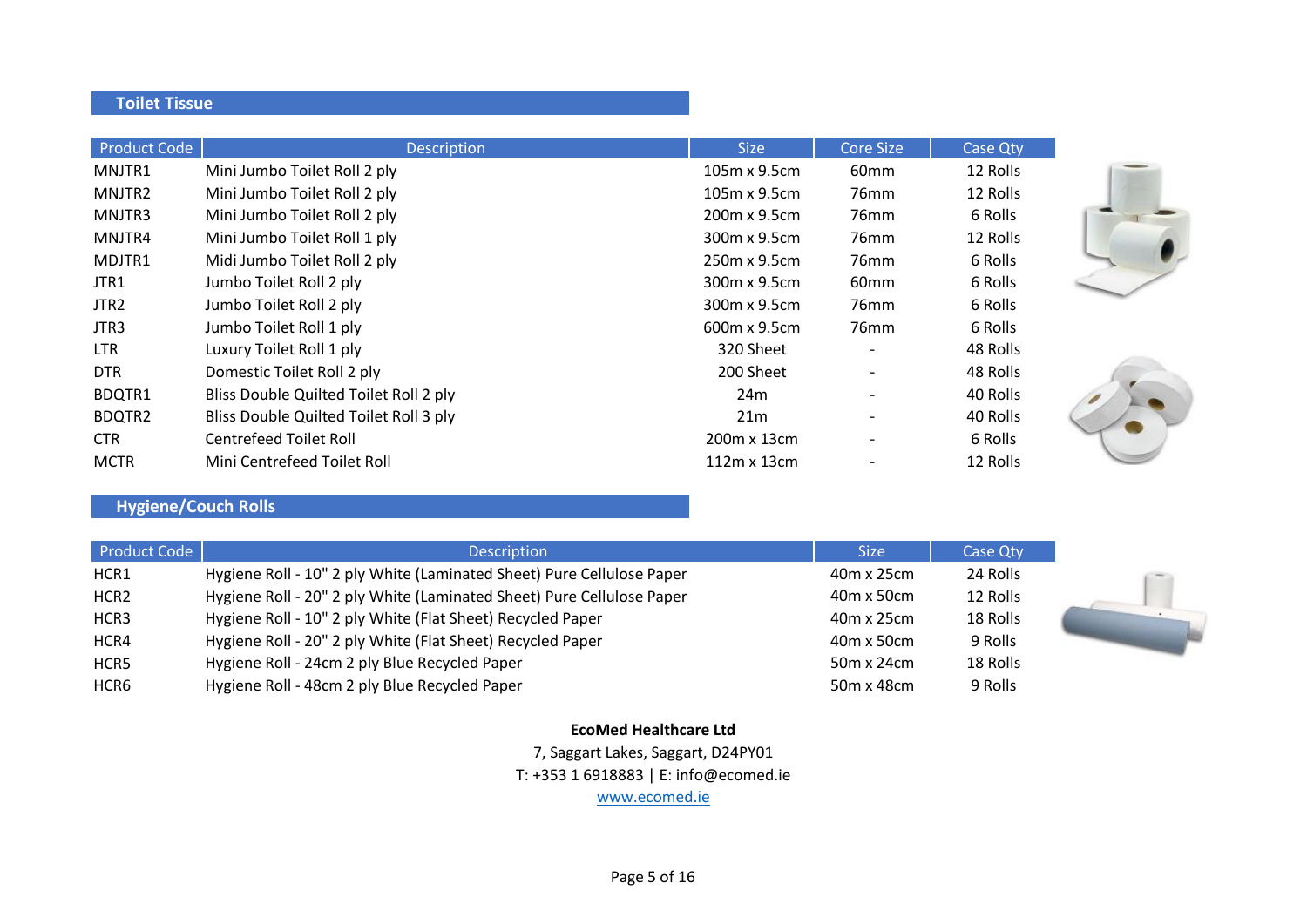## **Hand Towels**

| Product Code       | <b>Description</b> | Plv   | Colour      | Case Qty    |
|--------------------|--------------------|-------|-------------|-------------|
| CFOLD1             | C-Fold Hand Towel  | 1 ply | Green       | 2700 Sheets |
| CFOLD <sub>2</sub> | C-Fold Hand Towel  | 1 ply | <b>Blue</b> | 2640 Sheets |
| CFOLD3             | C-Fold Hand Towel  | 2 ply | White       | 2430 Sheets |
| ZFOLD1             | Z-Fold Hand Towel  | 1 ply | <b>Blue</b> | 3000 Sheets |
| ZFOLD <sub>2</sub> | Z-Fold Hand Towel  | 1 ply | White       | 3000 Sheets |
| ZFOLD3             | Z-Fold Hand Towel  | 2 ply | White       | 3000 Sheets |
| VFOLD1             | V-Fold Hand Towel  | 1 ply | <b>Blue</b> | 5000 Sheets |
| VFOLD <sub>2</sub> | V-Fold Hand Towel  | 2 ply | White       | 3000 Sheets |

## **Centrefeed Rolls**

| <b>Product Code</b> | <b>Description</b>         | Colour     | <b>Size</b> | Case Qty |  |
|---------------------|----------------------------|------------|-------------|----------|--|
| MCR1                | Mini Centrefeed Roll 1 ply | White      | 125m x 20cm | 12 Rolls |  |
| MCR2                | Mini Centrefeed Roll 2 ply | White      | 65m x 20cm  | 12 Rolls |  |
| CR1                 | Centrefeed Roll 1 ply      | White      | 300m x 20cm | 6 Rolls  |  |
| CR <sub>2</sub>     | Centrefeed Roll 2 ply      | White      | 150m x 22cm | 6 Rolls  |  |
| CR <sub>3</sub>     | Centrefeed Roll 2 ply      | White      | 500 Sheets  | 6 Rolls  |  |
| CR4                 | Centrefeed Roll 1 ply      | Blue       | 250m x 18cm | 6 Rolls  |  |
| CR5                 | Centrefeed Roll 2 ply      | Blue       | 150m x 20cm | 6 Rolls  |  |
| CR6                 | Centrefeed Roll 2 ply      | Blue       | 500 Sheets  | 6 Rolls  |  |
| CR7                 | Centrefeed Roll 3 ply      | Blue       | 150m x 20cm | 6 Rolls  |  |
| CR8                 | Floor Stand Roll 2 ply     | White/Blue | 400m x 28cm | 2 Rolls  |  |





#### **EcoMed Healthcare Ltd**

7, Saggart Lakes, Saggart, D24PY01 T: +353 1 6918883 | E: info@ecomed.ie www.ecomed.ie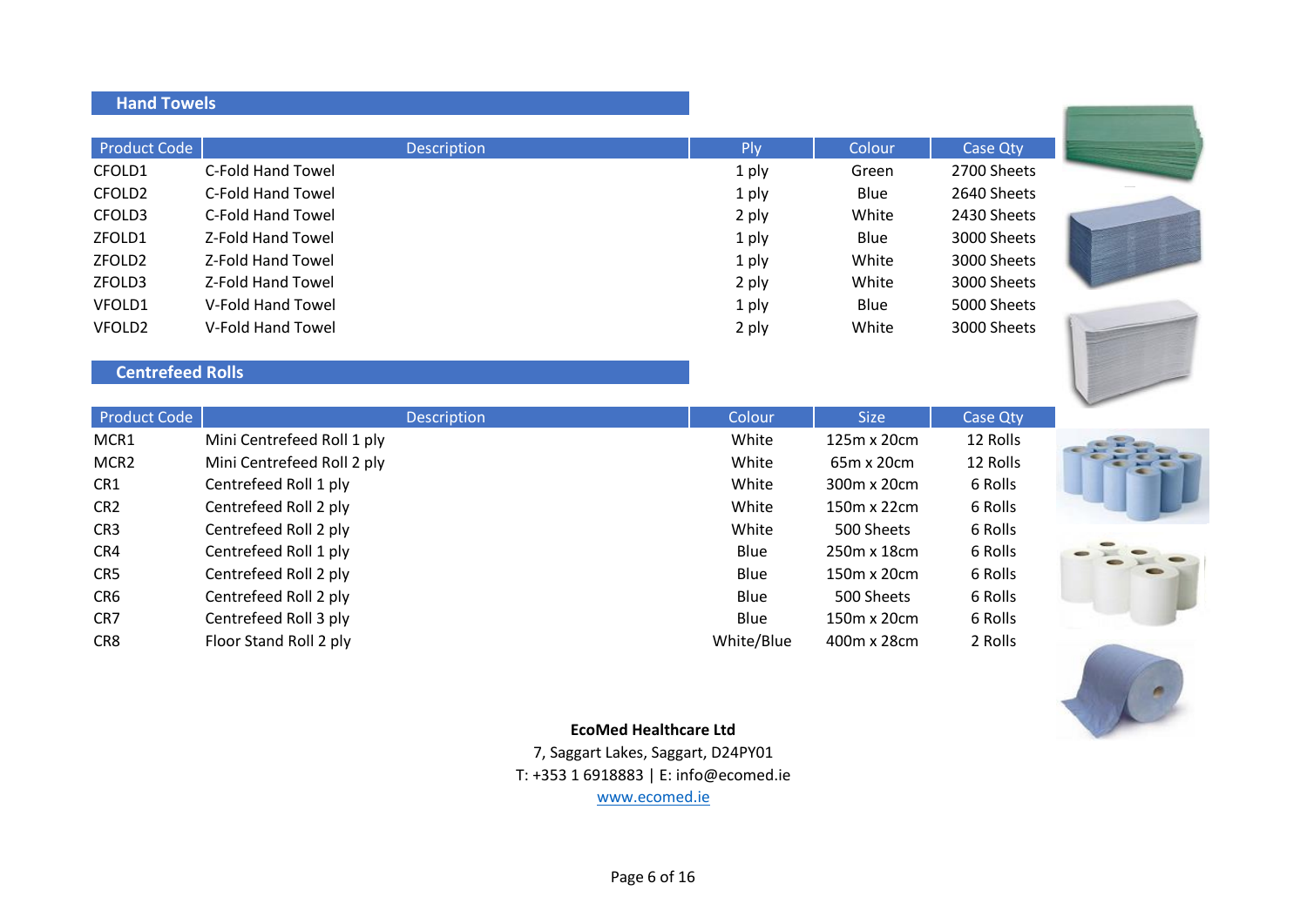#### **Industrial Rolls**

| Product Code      | <b>Description</b>    | Colour | <b>Size</b>  | Case Qty |
|-------------------|-----------------------|--------|--------------|----------|
| FCIR1             | Forecourt Roll 1 ply  | Blue   | 1200m x 20cm | 1 Roll   |
| FCIR <sub>2</sub> | Forecourt Roll 1 ply  | Green  | 1500m x 20cm | 1 Roll   |
| INDR1             | Industrial Roll 2 ply | White  | 400m x 27cm  | 2 Rolls  |
| INDR <sub>2</sub> | Industrial Roll 2 ply | Blue   | 400m x 27cm  | 2 Rolls  |
| INDR3             | Industrial Roll 2 ply | Blue   | 400m x 36cm  | 2 Rolls  |
| INDR4             | Industrial Roll 2 ply | White  | 570m x 25cm  | 2 Rolls  |
| INDR5             | Industrial Roll 3 ply | Blue   | 190m x 37cm  | 2 Rolls  |
| INDR6             | Industrial Roll 4 ply | Blue   | 150m x 28cm  | 2 Rolls  |

## **Serviettes**

| Product Code      | <b>Description</b>               | Colour       | <b>Size</b>        | Case Qty |
|-------------------|----------------------------------|--------------|--------------------|----------|
| SERV1             | <b>Dispenser Napkins</b>         | White        | 24cm x 15cm        | 6000     |
| SERV <sub>2</sub> | Serviette 1 ply 1/4 Fold         | White        | $30cm \times 30cm$ | 4500     |
| SERV3             | Serviette 2 ply 1/4 Fold         | White        | $33cm \times 33cm$ | 2000     |
| TSERV1            | Tuscany Serviette 2 ply 1/4 Fold | $\ast$       | $33cm \times 33cm$ | 2000     |
| TSERV2            | Tuscany Serviette 2 ply 1/8 Fold | White        | $33cm \times 33cm$ | 2000     |
| TSERV3            | Tuscany Serviette 2 ply 1/4 Fold | $\ast$       | 38cm x 38cm        | 2000     |
| TSERV4            | Tuscany Serviette 2 ply 1/8 Fold | White        | 38cm x 38cm        | 2000     |
| TSERV5            | Cocktail Napkin 2 ply            | White        | $24cm \times 24cm$ | 4000     |
| TSERV6            | Cocktail Napkin 2 ply            | <b>Black</b> | $24cm \times 24cm$ | 3000     |

\* Tuscany serviettes available White, Buttermilk, Burgundy, Dark Blue, Green & Red



## **EcoMed Healthcare Ltd**

7, Saggart Lakes, Saggart, D24PY01 T: +353 1 6918883 | E: info@ecomed.ie www.ecomed.ie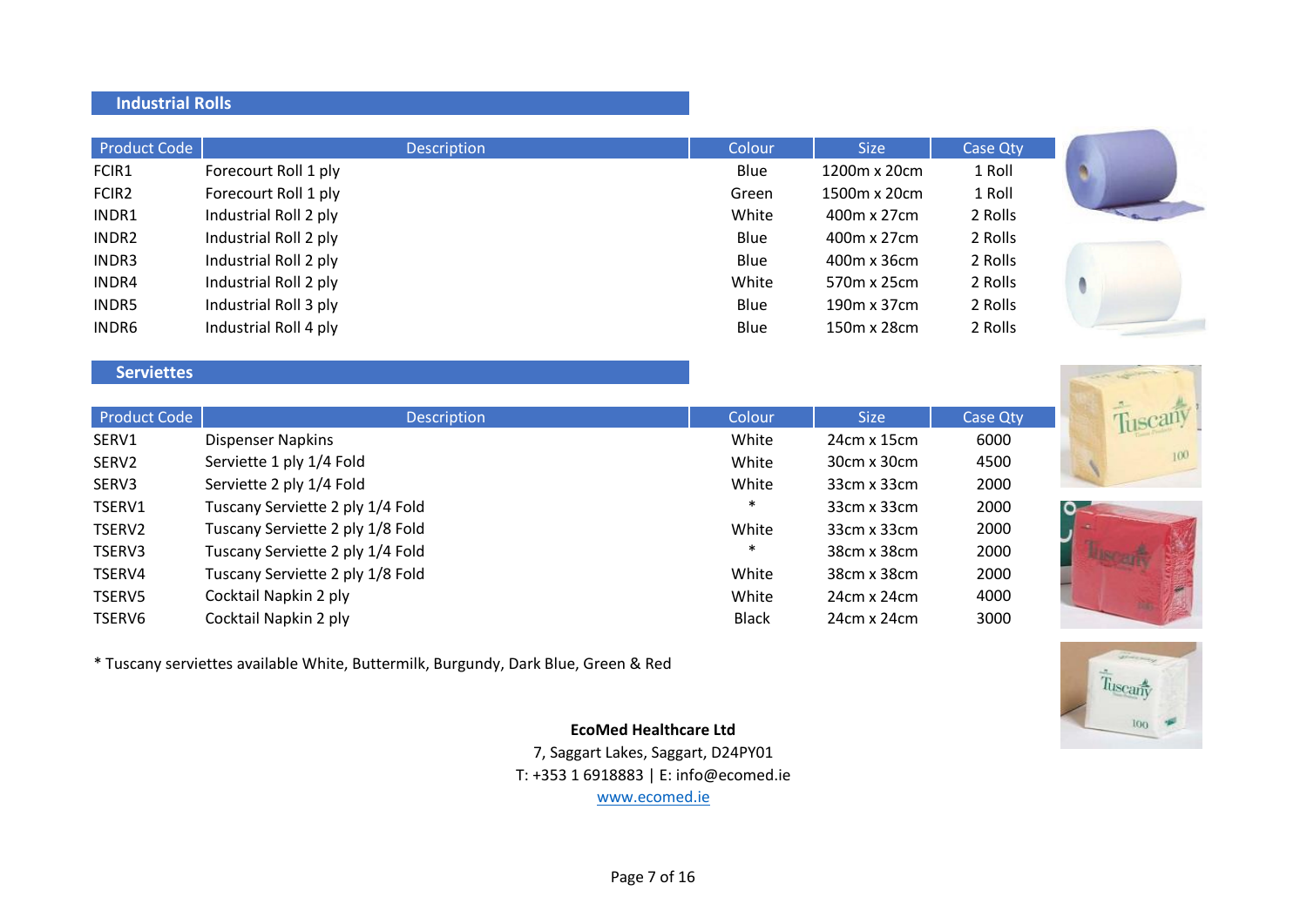## **Refuse Sacks**

**Black**

| <b>Product Code</b> | <b>Description</b> | Colour       | <b>Size</b>      | Case Qty |
|---------------------|--------------------|--------------|------------------|----------|
| REFSACK1            | Refuse Sack 160g   | <b>Black</b> | $26" \times 44"$ | 200      |
| REFSACK2            | Refuse Sack 250g   | <b>Black</b> | $26" \times 44"$ | 200      |
| REFSACK3            | Refuse Sack 280g   | <b>Black</b> | $29" \times 46"$ | 100      |
| REFSACK4            | Refuse Sack 300g   | <b>Black</b> | $26" \times 44"$ | 200      |

#### **Clear**

| Product Code    | Description      | olour | <b>Size</b> | Case Otv |
|-----------------|------------------|-------|-------------|----------|
| <b>REFSACK5</b> | Refuse Sack 160g | Clear | 26" x 44"   | 200      |

| <b>Coloured</b>     |                                                         |        |             |                 |
|---------------------|---------------------------------------------------------|--------|-------------|-----------------|
| <b>Product Code</b> | <b>Description</b>                                      | Colour | <b>Size</b> | <b>Case Qty</b> |
| REFSACK6            | Coloured Refuse Sack, Medium Duty - Flat Packed Regular | White  | 18" x 39"   | 200             |
| REFSACK7            | Coloured Refuse Sack, Medium Duty - Flat Packed Regular | Red    | 18" x 39"   | 200             |
| REFSACK8            | Coloured Refuse Sack, Medium Duty - Flat Packed Regular | Green  | 18" x 39"   | 200             |
| REFSACK9            | Coloured Refuse Sack, Medium Duty - Flat Packed Regular | Blue   | 18" x 39"   | 200             |
| REFSACK10           | Coloured Refuse Sack, Medium Duty - Flat Packed Regular | Yellow | 18" x 39"   | 200             |
| REFSACK11           | Coloured Refuse Sack, Medium Duty - Flat Packed Large   | White  | 29" x 39"   | 200             |
| REFSACK12           | Coloured Refuse Sack, Medium Duty - Flat Packed Large   | Red    | 29" x 39"   | 200             |
| REFSACK13           | Coloured Refuse Sack, Medium Duty - Flat Packed Large   | Green  | 29" x 39"   | 200             |
| REFSACK14           | Coloured Refuse Sack, Medium Duty - Flat Packed Large   | Blue   | 29" x 39"   | 200             |
| REFSACK15           | Coloured Refuse Sack, Medium Duty - Flat Packed Large   | Yellow | 29" x 39"   | 200             |



**EcoMed Healthcare Ltd** 7, Saggart Lakes, Saggart, D24PY01

T: +353 1 6918883 | E: info@ecomed.ie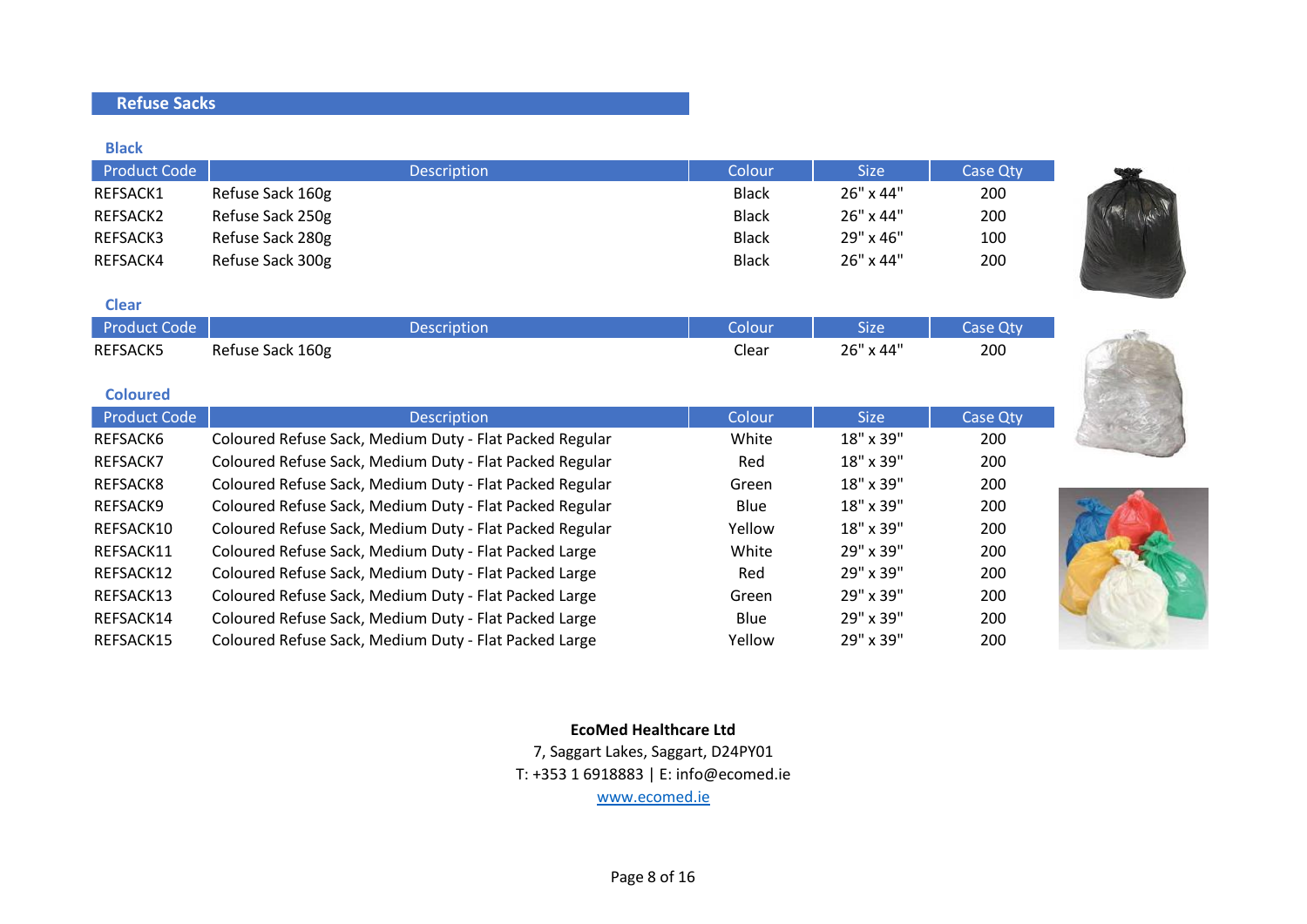## **Bin Liners**

#### **Pedal Bin**

| <b>Product Code</b> | <b>Description</b>                        | Colour | <b>Size</b>            | Case Qty |
|---------------------|-------------------------------------------|--------|------------------------|----------|
| BINLIN1             | Pedal Bin Liner - Light Duty Flat Packed  | White  | $11" / 17" \times 18"$ | 1000     |
| BINLIN2             | Pedal Bin Liner - Medium Duty Flat Packed | White  | $11" / 17" \times 18"$ | 1000     |
| BINLIN3             | Pedal Bin Liner - Heavy Duty Flat Packed  | Yellow | $11''/17.5''$ x $18''$ | 500      |
| BINLIN4             | Pedal Bin Liner - Heavy Duty Roll         | White  | $11" / 17" \times 18"$ | 1000     |

#### **Swing Bin**

| Product Code   | <b>Description</b>                        | Colour | Size'         | <b>Case Qty</b> |
|----------------|-------------------------------------------|--------|---------------|-----------------|
| <b>BINLIN5</b> | Swing Bin Liner - Light Duty Flat Packed  | White  | 13"/23" x 30" | 1000            |
| <b>BINLING</b> | Swing Bin Liner - Medium Duty Flat Packed | White  | 13"/23" x 29" | 1000            |
| BINLIN7        | Swing Bin Liner - Heavy Duty Roll         | White  | 13"/23" x 30" | 500             |

#### **Square Bin**

| Product Code | <b>Description</b>                                  | Colour       | <b>Size</b>            | Case Oty |
|--------------|-----------------------------------------------------|--------------|------------------------|----------|
| BINLIN8      | Square Bin Liner - Light or Medium Duty Flat Packed | White        | $15" / 24" \times 24"$ | 1000     |
| BINLIN9      | Square Bin Liner - Medium Duty Flat Packed          | <b>Black</b> | $15" / 24" \times 24"$ | 500      |
| BINLIN10     | Square Bin Liner - Medium Duty Flat Packed          | Clear        | $15" / 24" \times 24"$ | 1000     |

#### **Wheelie Bin**

| <b>Product Code</b> | <b>Description</b>                               | Colour        | <b>Size</b>   | Case Qty |
|---------------------|--------------------------------------------------|---------------|---------------|----------|
| BINLIN11            | Wheelie Bin Liner - Light Duty Flat Packed       | Black / Clear | 30"/45" x 54" | 100      |
| BINLIN12            | Wheelie Bin Liner - Medium Duty Flat Packed      | <b>Black</b>  | 30"/45" x 54" | 100      |
| BINLIN13            | Wheelie Bin Liner - Heavy Duty Flat Packed       | <b>Black</b>  | 29"/49" x 59" | 50       |
| BINLIN14            | Wheelie Bin Liner - Extra Heavy Duty Flat Packed | <b>Black</b>  | 28"/41" x 55" | 50       |

## **EcoMed Healthcare Ltd**

7, Saggart Lakes, Saggart, D24PY01 T: +353 1 6918883 | E: info@ecomed.ie www.ecomed.ie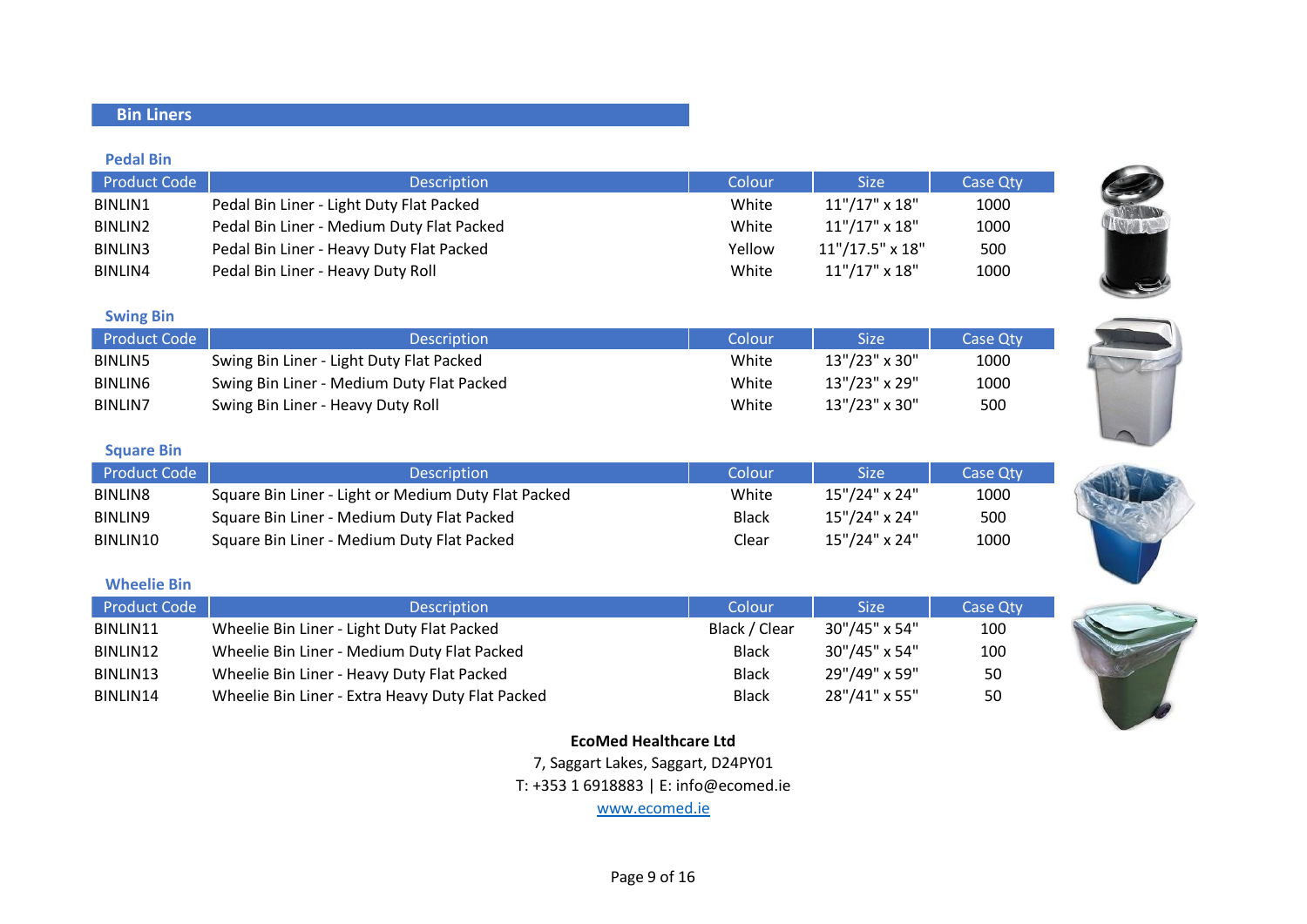| <b>Bowls</b>        |                                                                          |          |                 |
|---------------------|--------------------------------------------------------------------------|----------|-----------------|
| <b>Product Code</b> | Description                                                              | Capacity | Case Qty        |
| BOWL1               | Standard Bowl - Rectangular, Ribbed, Stackable, Multi-purpose, PFOA Free | 4000ml   | 100             |
| BOWL2               | Bowl w/integrated absorbent pad - Rectangular, Stackable, PFOA Free      | 4000ml   | 100             |
| BOWL3               | 1 Lite Bowl - Graduated, Round, Stackable, Multi-purpose                 | 1000ml   | 200             |
| BOWL4               | 3 Lite Bowl - Bottom Ridges for support, Round, Stackable, Multi-purpose | 3000ml   | 100             |
|                     |                                                                          |          |                 |
| <b>Urinals</b>      |                                                                          |          |                 |
| <b>Product Code</b> | Description                                                              | Capacity | <b>Case Qty</b> |
| MUR1                | Bulbous Urinal - Smooth finish openings, holders and racks available     | 875ml    | 100             |
| MUR2                | Square Urinal - Smooth finish openings, holders and racks available      | 900ml    | 120             |
|                     |                                                                          |          |                 |
| <b>Dishes</b>       |                                                                          |          |                 |
| <b>Product Code</b> | Description                                                              | Capacity | <b>Case Qty</b> |
| DISH1               | Kidney Dish - Multi-purpose, Stackable, Flat bottomed                    | 700ml    | 300             |
| DISH <sub>2</sub>   | CS Receiver - Multi-purpose, Stackable, Flat bottomed                    | 900ml    | 300             |
|                     |                                                                          |          |                 |
| <b>Receptacles</b>  |                                                                          |          |                 |
| <b>Product Code</b> | Description                                                              | Capacity | <b>Case Qty</b> |
| RECEPT1             | Multi-Purpose Cup w/ Spout - primarily used for urine sampling           | 300ml    | 200             |
| RECEPT2             | Graduated Jug w/ Spout - graduated to aid liquid measurement             | 1000ml   | 100             |
| RECEPT3             | Medicine Pot - White waxed paper for pill dispensing                     | 28ml     | 5000            |
|                     |                                                                          |          |                 |
|                     | <b>EcoMed Healthcare Ltd</b>                                             |          |                 |
|                     | 7, Saggart Lakes, Saggart, D24PY01                                       |          |                 |
|                     | T: +353 1 6918883   E: info@ecomed.ie                                    |          |                 |
|                     | www.ecomed.ie                                                            |          |                 |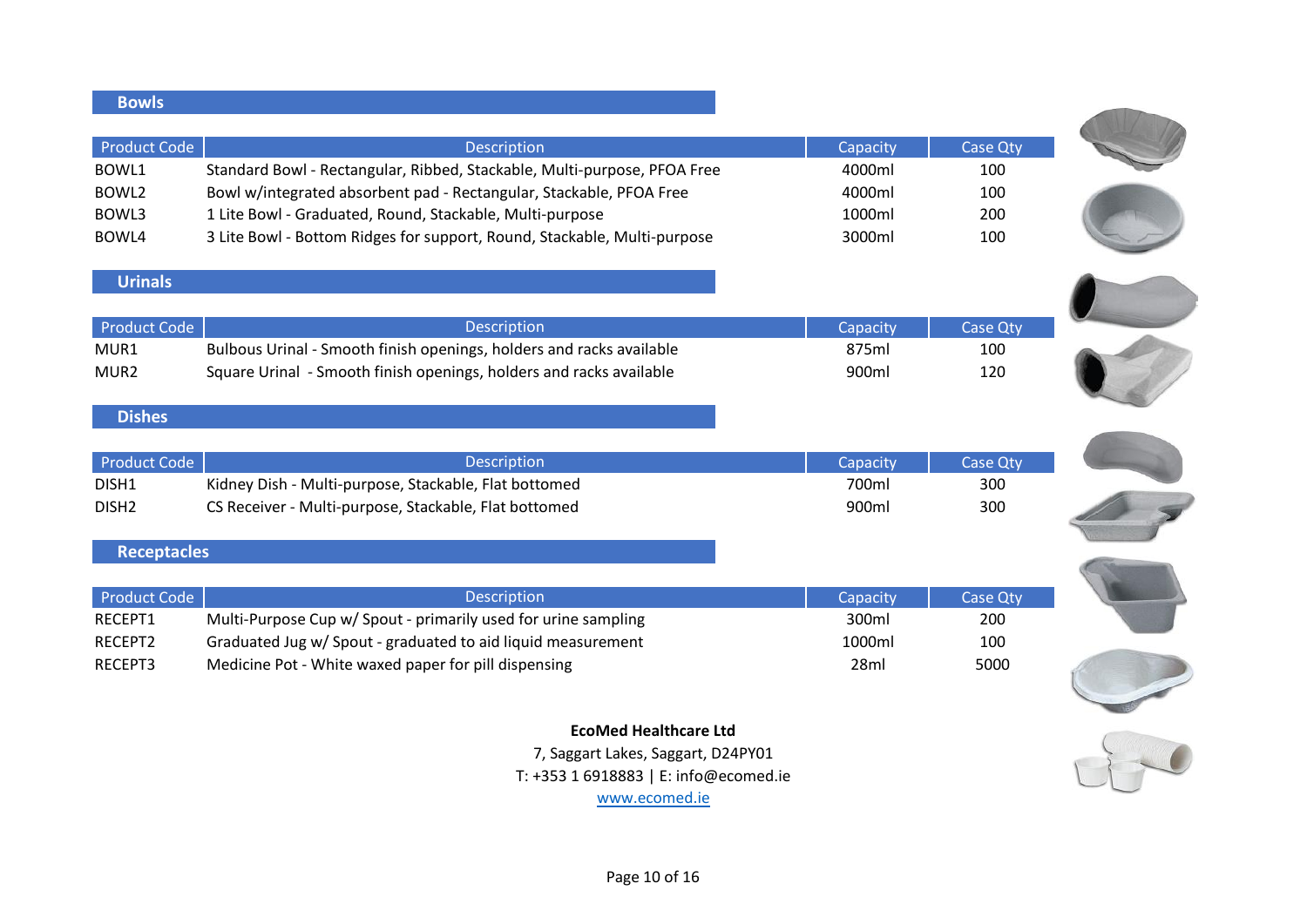| Liners /           |                                                                         |          |          |  |
|--------------------|-------------------------------------------------------------------------|----------|----------|--|
| Product Code       | <b>Description</b>                                                      | Capacity | Case Qty |  |
| LINER1             | Generic Commode Pan Liner - Back loading, for use with commode chairs   | 1700ml   | 200      |  |
| LINER <sub>2</sub> | Bedpan Liner - designed for use with supports, flat bottomed, stackable | 2000ml   | 100      |  |
| LINER3             | Midi Slipper Pan - designed for use with small slipper pan supports     | 1300ml   | 100      |  |
| LINER4             | Maxi Slipper Pan - designed for use with large slipper pan supports     | 2000ml   | 100      |  |

#### **Trays**

| Product Code    | <b>Description</b>                                               | <b>Size</b> | $L \times W \times H$ (mm) | <b>Case Qty</b> |  |
|-----------------|------------------------------------------------------------------|-------------|----------------------------|-----------------|--|
| TRAY1           | Standard depth tray w/ smooth surface, flat bottom, rolled edges | XS          | 152 x 100 x 20             | 460             |  |
| TRAY2           | Standard depth tray w/ smooth surface, flat bottom, rolled edges |             | 181 x 89 x 20              | 1395            |  |
| TRAY3           | Standard depth tray w/ smooth surface, flat bottom, rolled edges | M           | 181 x 137 x 20             | 1170            |  |
| TRAY4           | Standard depth tray w/ smooth surface, flat bottom, rolled edges |             | $225 \times 135 \times 20$ | 500             |  |
| TRAY5           | Standard depth tray w/ smooth surface, flat bottom, rolled edges | XL          | $262 \times 137 \times 20$ | 600             |  |
|                 |                                                                  |             |                            |                 |  |
| <b>Supports</b> |                                                                  |             |                            |                 |  |
|                 |                                                                  |             |                            |                 |  |

## **Supports**

| Product Code<br><b>SUPPORT</b> | Description<br>Lightweight durable plastic support for midi & maxi slipper pans, bedpan liners and 1L bowls      | Case Qty                          |  |
|--------------------------------|------------------------------------------------------------------------------------------------------------------|-----------------------------------|--|
| <b>Lids</b>                    |                                                                                                                  |                                   |  |
| Product Code<br><b>PULPLID</b> | <b>Description</b><br>Lid for bedpan liners, 1L bowls, midi & maxi slipper pans, commodes and multi-purpose cups | <b>Case Qty</b><br>Varies by type |  |
|                                |                                                                                                                  |                                   |  |

**EcoMed Healthcare Ltd** 7, Saggart Lakes, Saggart, D24PY01 T: +353 1 6918883 | E: info@ecomed.ie www.ecomed.ie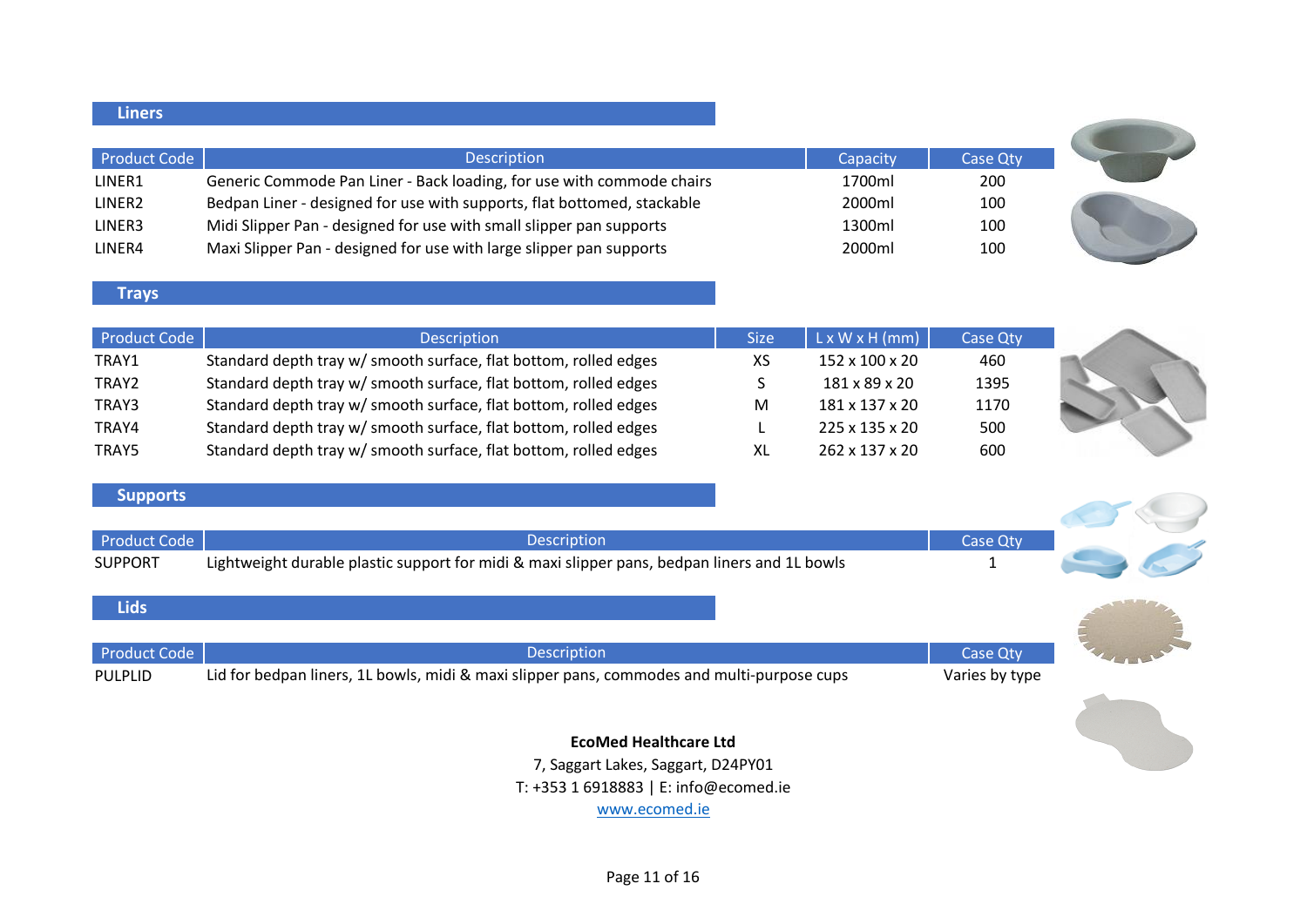## **Toilet Roll Dispensers**

| <b>Mini</b>  |                                                          |                        |                 |
|--------------|----------------------------------------------------------|------------------------|-----------------|
| Product Code | Description                                              | Colour                 | <b>Case Qty</b> |
| JTRD1        | Jofel Mini Jumbo Toilet Roll Dispenser - Stainless Steel | <b>Stainless Steel</b> |                 |
| DMTRD1       | Double Mini Jumbo Toilet Roll Dispenser - Plastic        | White                  |                 |

| <b>Jumbo</b> |                                                     |                        |          |
|--------------|-----------------------------------------------------|------------------------|----------|
| Product Code | <b>Description</b>                                  | Colour                 | Case Qty |
| JTRD2        | Jofel Jumbo Toilet Roll Dispenser - Stainless Steel | <b>Stainless Steel</b> |          |
| MTRD1        | Maxi Jumbo Toilet Roll Dispenser - Plastic          | White                  |          |
| MTRD2        | Midi Jumbo Toilet Roll Dispenser - Plastic          | White                  |          |

| <b>Description</b>                    | Colour       | <b>Case Otv</b> |
|---------------------------------------|--------------|-----------------|
| Domestic Toilet Roll Dispenser        | White        |                 |
| Matic Toilet Roll Dispenser           | White        |                 |
| <b>Coreless Toilet Roll Dispenser</b> | White        |                 |
|                                       | Product Code |                 |

## **Hand Towel Dispensers**

| Product Code  | <b>Description</b>                              | Colour i               | <b>Case Qty</b> |
|---------------|-------------------------------------------------|------------------------|-----------------|
| JHTD1         | Jofel C-FOLD/Z-FOLD dispenser - Stainless Steel | <b>Stainless Steel</b> |                 |
| HTD1          | C-FOLD/Z-FOLD dispenser - Plastic               | White                  |                 |
| JAD1          | Jofel Autocut Dispenser                         | <b>Black</b>           |                 |
| <b>TUSFSD</b> | Tuscany "System One" Free Standing Dispenser    | Black/Clear            |                 |
| <b>TUSTD</b>  | Tuscany "System One" Table Dispenser            | Black/Clear            |                 |

## **EcoMed Healthcare Ltd** 7, Saggart Lakes, Saggart, D24PY01 T: +353 1 6918883 | E: info@ecomed.ie







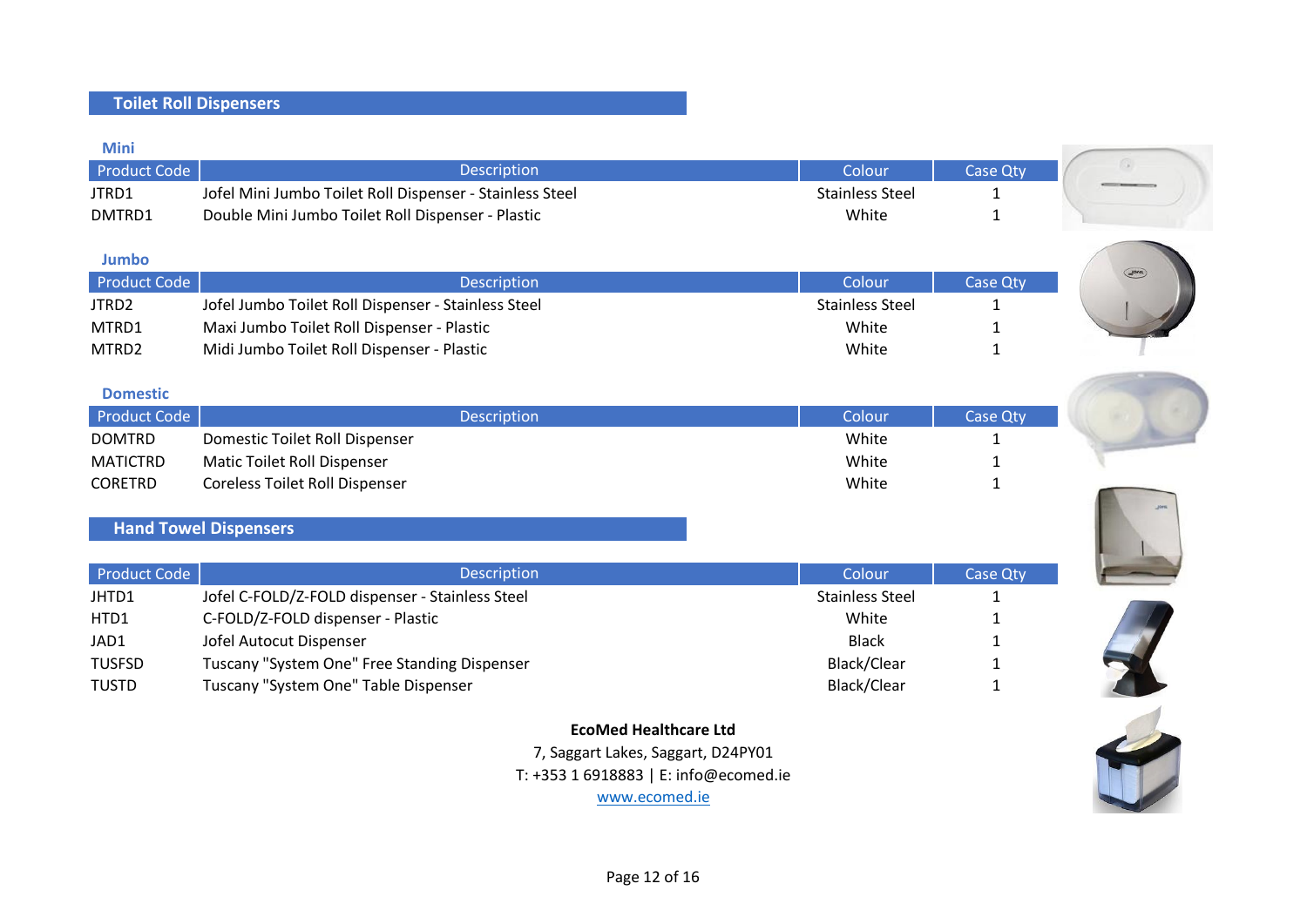| <b>Product Code</b>       | Description                                        |             | Colour                 | <b>Case Qty</b> |              |
|---------------------------|----------------------------------------------------|-------------|------------------------|-----------------|--------------|
| JSD1                      | Jofel Soap Dispenser - Stainless Steel             |             | <b>Stainless Steel</b> | 1               |              |
| RSD1                      | Refillable Soap Dispenser - Plastic w/ window 0.9L |             | White                  | 1               |              |
| RSD <sub>2</sub>          | Refillable Soap Dispenser - 2L                     |             | <b>Black</b>           | $\mathbf{1}$    |              |
|                           |                                                    |             |                        |                 |              |
| Foam                      |                                                    |             |                        |                 | <b>JOFFL</b> |
| <b>Product Code</b>       | Description                                        |             | Colour                 | <b>Case Qty</b> |              |
| FSD1                      | Foam Soap Dispenser - Plastic                      |             | White                  | $\mathbf{1}$    |              |
|                           |                                                    |             |                        |                 |              |
|                           | <b>Centrefeed Roll Dispensers</b>                  |             |                        |                 |              |
|                           |                                                    |             |                        |                 |              |
| <b>Product Code</b>       | Description                                        |             | Colour                 | <b>Case Qty</b> |              |
| JCTRD1                    | Jofel Centrefeed Toilet Roll Dispenser             |             | <b>Black</b>           | 1               |              |
| CTRD1                     | Centrefeed Roll Dispenser                          |             | White                  | $\mathbf{1}$    |              |
|                           |                                                    |             |                        |                 |              |
| <b>Mobile Floor Stand</b> |                                                    |             |                        |                 |              |
|                           |                                                    |             |                        |                 |              |
| <b>Product Code</b>       | Description                                        |             |                        | <b>Case Qty</b> |              |
| <b>MOBFS</b>              | Mobile Floor Stand - 32cm Rolls                    |             |                        | $\mathbf{1}$    |              |
|                           |                                                    |             |                        |                 |              |
| <b>Glove Holders</b>      |                                                    |             |                        |                 |              |
|                           |                                                    |             |                        |                 |              |
| <b>Product Code</b>       | Description                                        | Colour      | <b>Size</b>            | Case Qty        |              |
| <b>GLOVEBOX</b>           | Single/Triple Glove box Holders w/ fittings        | Transparent | S, M, L                | $\overline{2}$  |              |
|                           |                                                    |             |                        |                 |              |
|                           | <b>EcoMed Healthcare Ltd</b>                       |             |                        |                 |              |
|                           | 7, Saggart Lakes, Saggart, D24PY01                 |             |                        |                 |              |
|                           | T: +353 1 6918883   E: info@ecomed.ie              |             |                        |                 |              |
|                           | www.ecomed.ie                                      |             |                        |                 |              |
|                           |                                                    |             |                        |                 |              |

**Refillable**

**Soap Dispensers**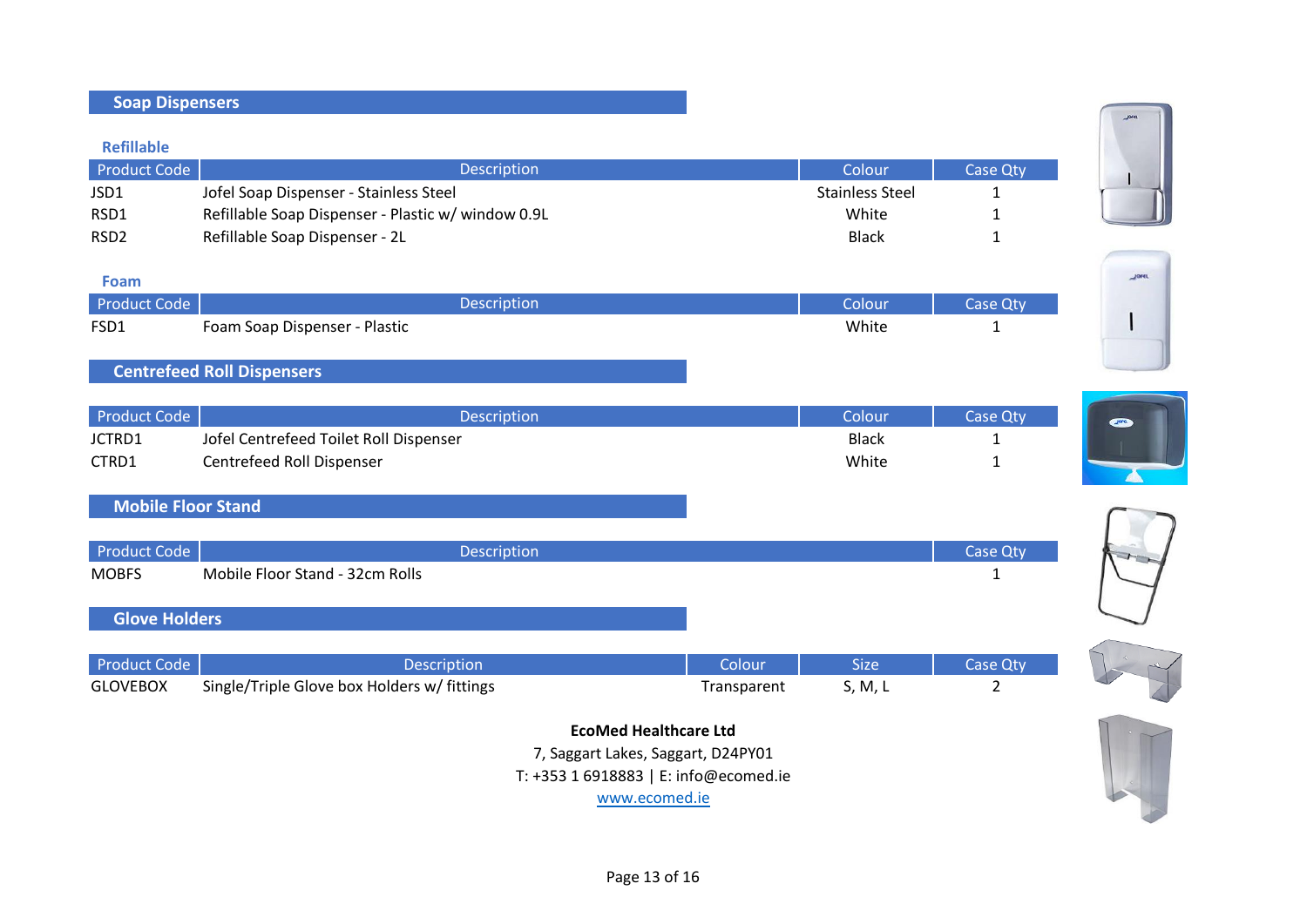| <b>Surface Wipes</b>            |                                                        |               |                 |           |
|---------------------------------|--------------------------------------------------------|---------------|-----------------|-----------|
| <b>Alcohol</b>                  |                                                        |               |                 |           |
| <b>Product Code</b>             | Description                                            | <b>Size</b>   | Tub Qty         | Case Qty  |
| <b>WWAW</b>                     | White Alcohol Wet Wipe - 70% Isopropyl Alcohol         | 20cm x 20xm   | 200             | 10 Tubs   |
| <b>Heavy Duty</b>               |                                                        |               |                 |           |
| <b>Product Code</b>             | Description                                            | <b>Size</b>   | Tub Qty         | Case Qty  |
| WWHD1                           | Blue Heavy Duty Wet Wipes w/ biocide blend - Tub       | 20cm x 23.5cm | 200             | 10 Tubs   |
| WWHD2                           | Blue Heavy Duty Wet Wipes w/ biocide blend - Bucket    | 20cm x 23.5cm | 500/1000 Bucket | 1 Bucket  |
| <b>Probe</b>                    |                                                        |               |                 |           |
| <b>Product Code</b>             | Description                                            | <b>Size</b>   | <b>Tub Qty</b>  | Case Qty  |
| <b>WWPW</b>                     | Probe/Utensil Wet Wipes                                | 13cm x 13cm   | 200             | 12 Tubs   |
|                                 |                                                        |               |                 |           |
| <b>Hand Wipes</b>               |                                                        |               |                 |           |
| <b>Industrial</b>               |                                                        |               |                 |           |
| <b>Product Code</b>             | Description                                            | <b>Size</b>   | <b>Tub Qty</b>  | Case Qty  |
| <b>WWOHD</b>                    | Orange Heavy Duty w/ Rough & Smooth textured sides     | 25cm x 20cm   | 150 Bucket      | 4 Buckets |
| <b>Cleaning/Degreasing</b>      |                                                        |               |                 |           |
| <b>Product Code</b>             | Description                                            | <b>Size</b>   | <b>Tub Qty</b>  | Case Qty  |
| <b>WWCD</b>                     | Degreasing Wet Wipe w/ ethanol and conditioning lotion | 20cm x 23.5cm | 150             | 10 Tubs   |
| <b>Sanitising</b>               |                                                        |               |                 |           |
| <b>Product Code</b>             | Description                                            | <b>Size</b>   | Tub Qty         | Case Qty  |
| WWSW1                           | Sanitising Wet Wipes - Tub                             | 20cm x 20xm   | 200             | 4 Tubs    |
| WWSW2                           | Sanitising Wet Wipes - Bucket                          | 20cm x 20xm   | 1000 Bucket     | 1 Bucket  |
| <b>Bio-Safe (Weils Disease)</b> |                                                        |               |                 |           |
| <b>Product Code</b>             | Description                                            | <b>Size</b>   | <b>Tub Qty</b>  | Case Qty  |
| <b>WWBS</b>                     | Bio-Safe Wipes (Weils Disease)                         | 20cm x 20cm   | 200             | 4 Tubs    |
|                                 | <b>EcoMed Healthcare Ltd</b>                           |               |                 |           |
|                                 | 7, Saggart Lakes, Saggart, D24PY01                     |               |                 |           |
|                                 | T: +353 1 6918883   E: info@ecomed.ie                  |               |                 |           |

www.ecomed.ie











Page 14 of 16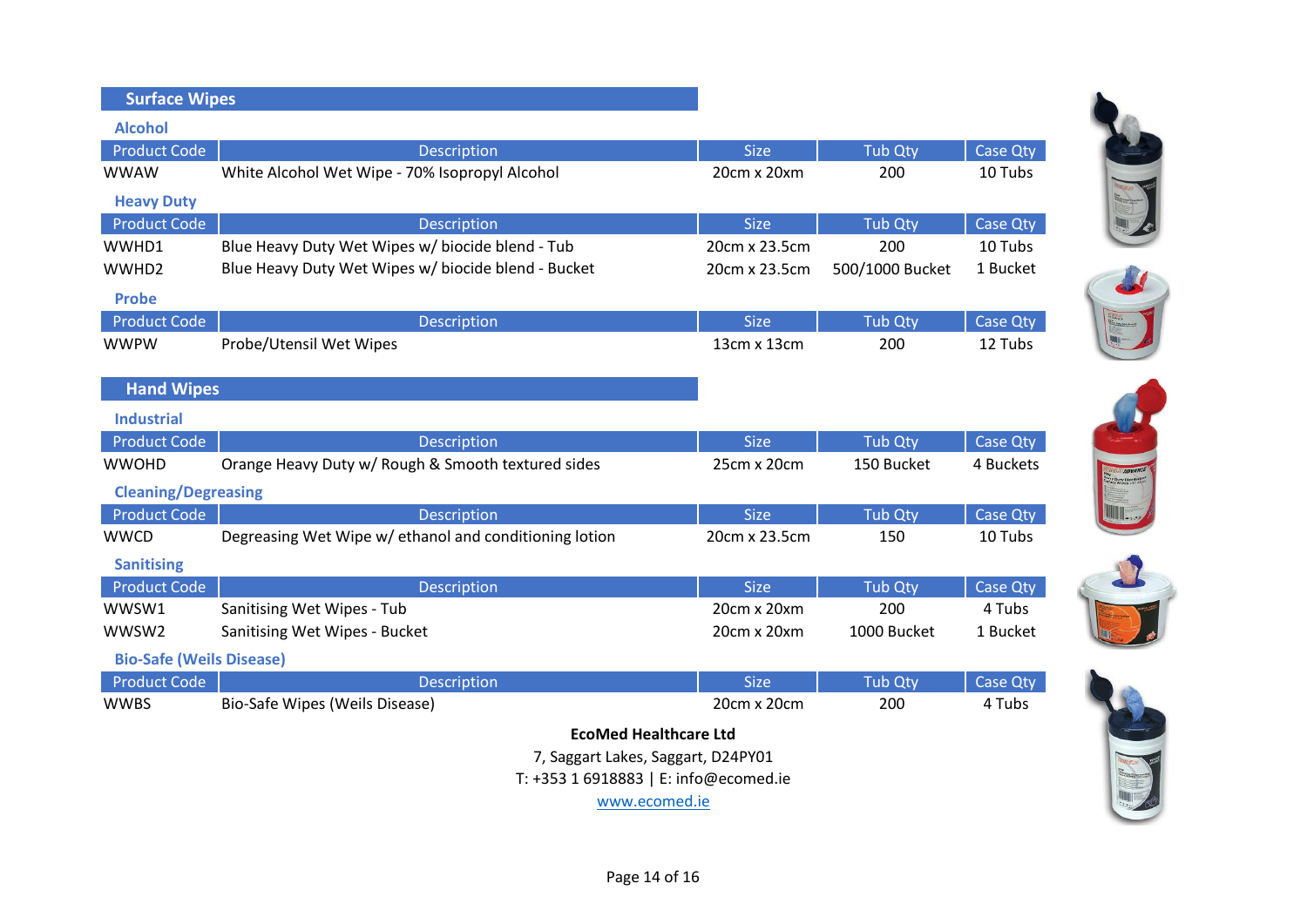## **Cleaning Chemicals & Products**

| <b>Product Code</b> | <b>Description</b>                                                                                 | Case Qty       |
|---------------------|----------------------------------------------------------------------------------------------------|----------------|
| SOAP1               | Lotion Soap - Perfumed liquid hand soap w/ fresh frangrance, gentle on skin. Ideal for offices     | $2 \times 5L$  |
| SOAP <sub>2</sub>   | Green Apple Hand Soap                                                                              | 15 x 500ml     |
| SOAP3               | Anti-Bacterial colourless odourless non-tainting hand soap. Ideal for food preparation areas.      | $2 \times 5L$  |
| SOAP4               | Anti-Bacterial Soap                                                                                | 15 x 500ml     |
| SHAMP1              | Mild Hair and Body Shampoo, cleans and conditions all skin and hair type                           | $2 \times 5L$  |
| SHAMP2              | Birch and Nettle Hair Shampoo                                                                      | 15 x 500ml     |
| SHOGEL              | <b>Black Cherry Shower Gel</b>                                                                     | 15 x 500ml     |
| <b>FSOAP</b>        | Foam Soap - Perfumed liquid hand soap for use with Foam Dispenser (FSD1)                           | $2 \times 5L$  |
| <b>WUL</b>          | High performace Washing Up Liquid, lemon fragrance                                                 | $2 \times 5$ L |
| <b>DISHD</b>        | Concentrated Machine dishwasher detergent suitable for use with all spray dishwashers              | $2 \times 5$ L |
| <b>RINSA</b>        | Fast Acting water dispersing rinse aid, speeds drying process, streak free                         | $2 \times 5L$  |
| <b>LFLOOR</b>       | Lemon Floor Gel for regular cleaning of all hard floors including PVC, Linoleum, wood etc          | $2 \times 5L$  |
| <b>PINED</b>        | Powerful Pine Disinfectant and de-odouriser, ideal for disinfecting washroom surfaces etc          | $2 \times 5L$  |
| <b>MULDEG</b>       | Concentrated Alkali Multi-purpose degreaser, ideal for use in kitchens & industrial workshops etc  | $2 \times 5L$  |
| <b>BLEACH</b>       | Bleach - use undiluted to disinfect drains, toilets etc. Can also be diluted for gen. disinfection | $2 \times 5L$  |











www.ecomed.ie **EcoMed Healthcare Ltd** 7, Saggart Lakes, Saggart, D24PY01 T: +353 1 6918883 | E: info@ecomed.ie